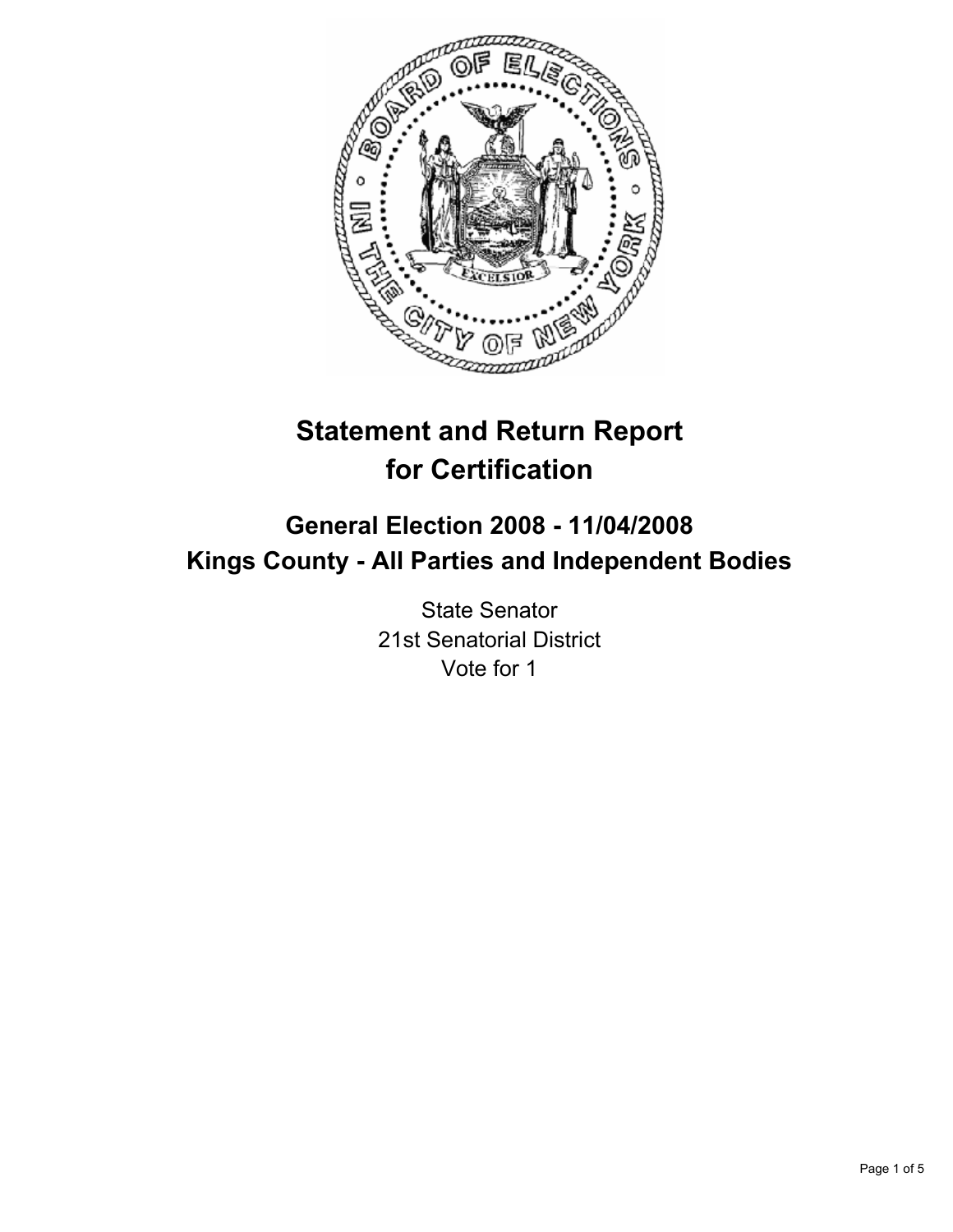

# **Assembly District 41**

| <b>PUBLIC COUNTER</b>                | 13,782 |
|--------------------------------------|--------|
| <b>EMERGENCY</b>                     | 148    |
| ABSENTEE/MILITARY                    | 324    |
| AFFIDAVIT                            | 524    |
| <b>Total Ballots</b>                 | 14,817 |
| KEVIN S PARKER (DEMOCRATIC)          | 10,547 |
| <b>GLENN P NOCERA (REPUBLICAN)</b>   | 303    |
| <b>GLENN P NOCERA (CONSERVATIVE)</b> | 37     |
| KEVIN S PARKER (WORKING FAMILIES)    | 239    |
| <b>Total Votes</b>                   | 11,126 |
| Unrecorded                           | 3.691  |

# **Assembly District 42**

| <b>PUBLIC COUNTER</b>                | 22,845 |
|--------------------------------------|--------|
| <b>EMERGENCY</b>                     | 56     |
| ABSENTEE/MILITARY                    | 556    |
| <b>AFFIDAVIT</b>                     | 1,211  |
| <b>Total Ballots</b>                 | 24,798 |
| <b>KEVIN S PARKER (DEMOCRATIC)</b>   | 17,141 |
| <b>GLENN P NOCERA (REPUBLICAN)</b>   | 560    |
| <b>GLENN P NOCERA (CONSERVATIVE)</b> | 65     |
| KEVIN S PARKER (WORKING FAMILIES)    | 552    |
| ALAN SHARPTON (WRITE-IN)             |        |
| RALPH NADER (WRITE-IN)               |        |
| <b>Total Votes</b>                   | 18,320 |
| Unrecorded                           | 6,478  |

#### **Assembly District 43**

| 2,871 |
|-------|
| 2     |
| 69    |
| 119   |
| 3,066 |
| 2,136 |
| 28    |
|       |
| 46    |
| 2,217 |
| 849   |
|       |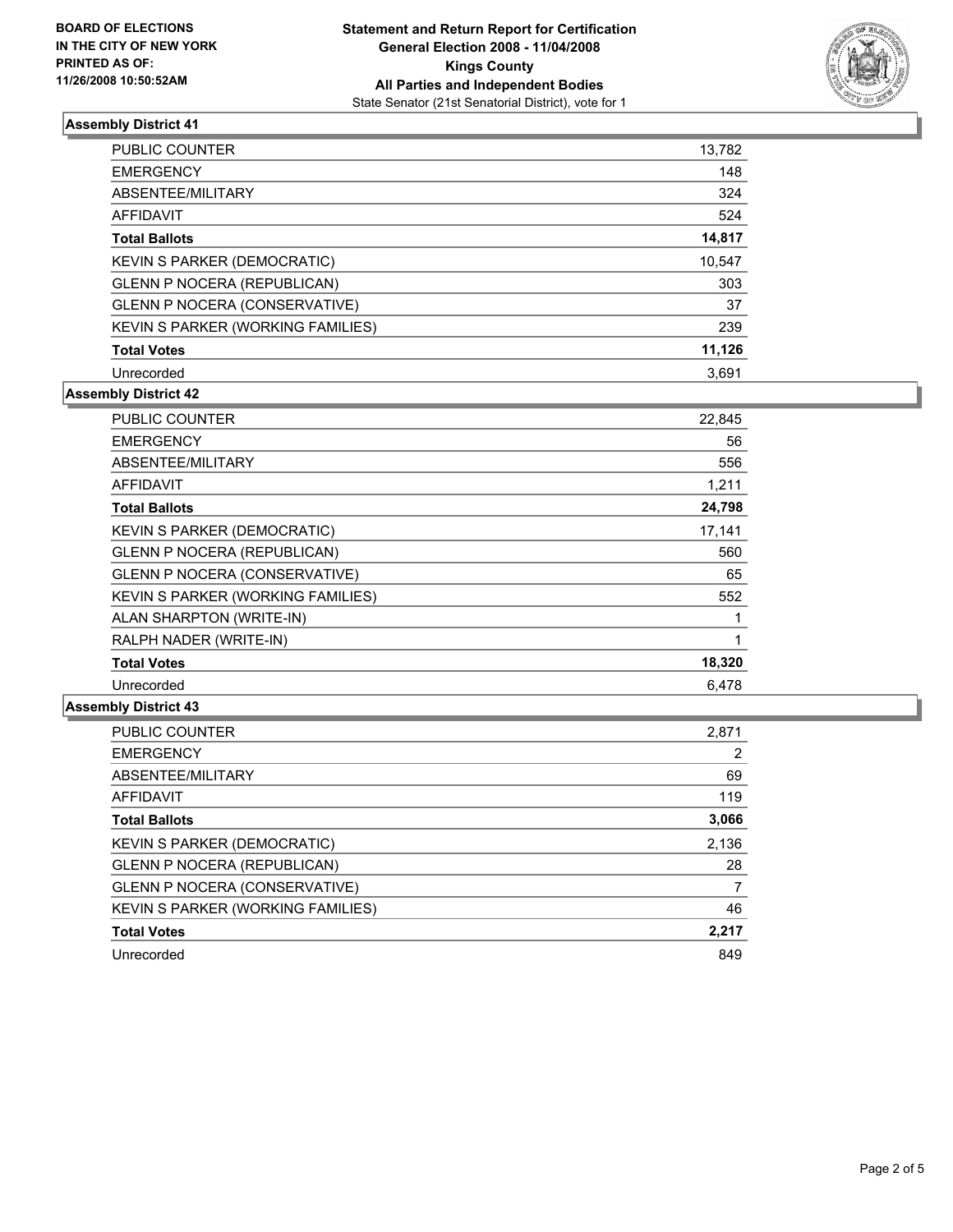

# **Assembly District 44**

| <b>PUBLIC COUNTER</b>                | 14,857 |
|--------------------------------------|--------|
| <b>EMERGENCY</b>                     | 50     |
| ABSENTEE/MILITARY                    | 442    |
| <b>AFFIDAVIT</b>                     | 511    |
| <b>Total Ballots</b>                 | 15,995 |
| KEVIN S PARKER (DEMOCRATIC)          | 7,881  |
| <b>GLENN P NOCERA (REPUBLICAN)</b>   | 2,379  |
| <b>GLENN P NOCERA (CONSERVATIVE)</b> | 237    |
| KEVIN S PARKER (WORKING FAMILIES)    | 617    |
| SINCHA FELDER (WRITE-IN)             |        |
| <b>Total Votes</b>                   | 11,115 |
| Unrecorded                           | 4,880  |

**Assembly District 48**

| PUBLIC COUNTER                       | 7,715 |
|--------------------------------------|-------|
| <b>EMERGENCY</b>                     | 0     |
| ABSENTEE/MILITARY                    | 146   |
| <b>AFFIDAVIT</b>                     | 152   |
| <b>Total Ballots</b>                 | 8,172 |
| <b>KEVIN S PARKER (DEMOCRATIC)</b>   | 2,187 |
| <b>GLENN P NOCERA (REPUBLICAN)</b>   | 2,280 |
| <b>GLENN P NOCERA (CONSERVATIVE)</b> | 220   |
| KEVIN S PARKER (WORKING FAMILIES)    | 86    |
| MICKEY MOUSE (WRITE-IN)              |       |
| <b>Total Votes</b>                   | 4,774 |
| Unrecorded                           | 3.398 |

#### **Assembly District 49**

| PUBLIC COUNTER                       | 172 |
|--------------------------------------|-----|
| <b>EMERGENCY</b>                     |     |
| ABSENTEE/MILITARY                    | 4   |
| <b>AFFIDAVIT</b>                     | 11  |
| <b>Total Ballots</b>                 | 189 |
| KEVIN S PARKER (DEMOCRATIC)          | 58  |
| <b>GLENN P NOCERA (REPUBLICAN)</b>   | 49  |
| <b>GLENN P NOCERA (CONSERVATIVE)</b> | 11  |
| KEVIN S PARKER (WORKING FAMILIES)    |     |
| <b>Total Votes</b>                   | 118 |
| Unrecorded                           | 71  |
|                                      |     |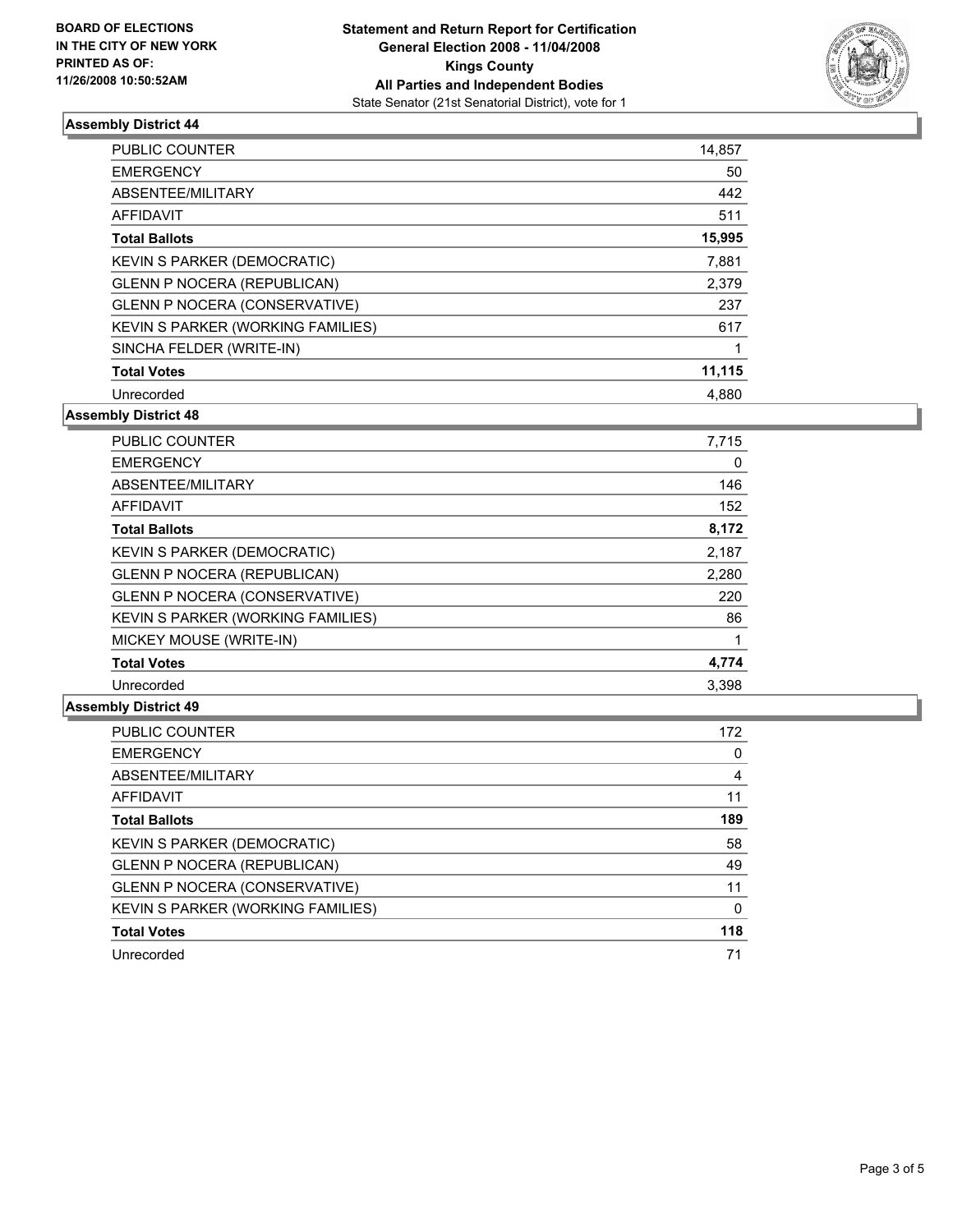

# **Assembly District 51**

| PUBLIC COUNTER                       | 560 |
|--------------------------------------|-----|
| <b>EMERGENCY</b>                     | 3   |
| ABSENTEE/MILITARY                    | 12  |
| AFFIDAVIT                            | 25  |
| <b>Total Ballots</b>                 | 606 |
| KEVIN S PARKER (DEMOCRATIC)          | 238 |
| <b>GLENN P NOCERA (REPUBLICAN)</b>   | 100 |
| <b>GLENN P NOCERA (CONSERVATIVE)</b> | 6   |
| KEVIN S PARKER (WORKING FAMILIES)    | 15  |
| <b>Total Votes</b>                   | 359 |
| Unrecorded                           | 247 |

# **Assembly District 58**

| PUBLIC COUNTER                       | 23,908 |
|--------------------------------------|--------|
| <b>EMERGENCY</b>                     | 117    |
| ABSENTEE/MILITARY                    | 529    |
| <b>AFFIDAVIT</b>                     | 1,178  |
| <b>Total Ballots</b>                 | 25,802 |
| <b>KEVIN S PARKER (DEMOCRATIC)</b>   | 19,493 |
| <b>GLENN P NOCERA (REPUBLICAN)</b>   | 255    |
| <b>GLENN P NOCERA (CONSERVATIVE)</b> | 57     |
| KEVIN S PARKER (WORKING FAMILIES)    | 325    |
| GUILLERMO E. PHILPOTTS (WRITE-IN)    |        |
| <b>Total Votes</b>                   | 20,131 |
| Unrecorded                           | 5,671  |

### **Assembly District 59**

| PUBLIC COUNTER                       | 26 |
|--------------------------------------|----|
| <b>EMERGENCY</b>                     |    |
| ABSENTEE/MILITARY                    |    |
| AFFIDAVIT                            | 2  |
| <b>Total Ballots</b>                 | 30 |
| KEVIN S PARKER (DEMOCRATIC)          | 17 |
| <b>GLENN P NOCERA (REPUBLICAN)</b>   |    |
| <b>GLENN P NOCERA (CONSERVATIVE)</b> |    |
| KEVIN S PARKER (WORKING FAMILIES)    |    |
| <b>Total Votes</b>                   | 18 |
| Unrecorded                           | 12 |